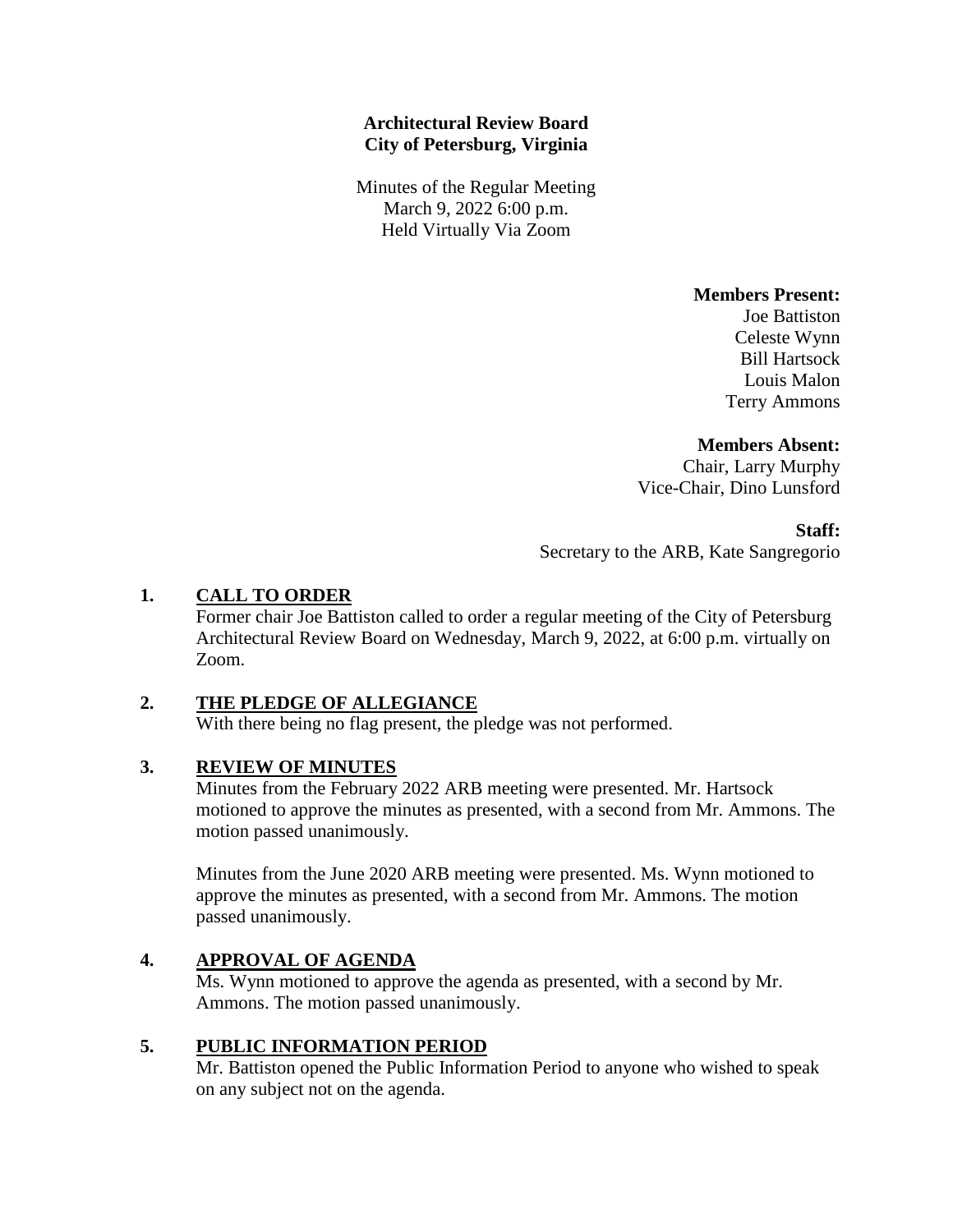With there being no comments, Mr. Battiston closed the Public Information Period.

## **6. REQUEST(S) FOR CERTIFICATES OF APPROPRIATENESS**

## **6a. 205 N. Jefferson Street**

Applicant present, Diane Sanchez. Staff recommended approval.

Mr. Battiston asked details about the hardiplank siding, such as dimensions and profile. Ms. Sanchez said it would match the front and the facade wood would be repaired. The new asphalt shingles would be the same as what was approved at 203 N. Jefferson.

There was no public comment.

Mr. Hartsock motioned to approve the application as presented, with a second from Mr. Ammons. The motion passed unanimously and the application was approved.

## **6b. 103 S. Jones Street**

Applicant present, Earl Blackman. Staff recommended partial approval.

Mr. Blackman brought up an idea of combining the two buildings. Staff explained that such a thing has been approved in the past, but it was a long process. Mr. Blackman disregarded the idea.

Mr. Battiston stated that vinyl windows could not be used unless there are already vinyl windows on the house. Mr. Blackman agreed and said that using wood or aluminum columns instead of vinyl would be fine. Mr. Battiston said wood would be preferable. Mr. Ammons agreed with staff recommendations.

There was no public comment.

Mr. Hartsock motioned to approve the application with the recommendations made by staff: use of wood or aluminum columns abd use of wood or wooden windows with aluminum cladding. The motion was seconded by Ms. Wynn and the motion were approved.

#### **6c. 105 S. Jones Street**

Applicant present, Earl Blackman. Staff recommended partial approval.

Mr. Battiston noted that the facade window had been resized in the past, and asked if it could be returned to its original size. Mr. Blackman was fine with that. Mr.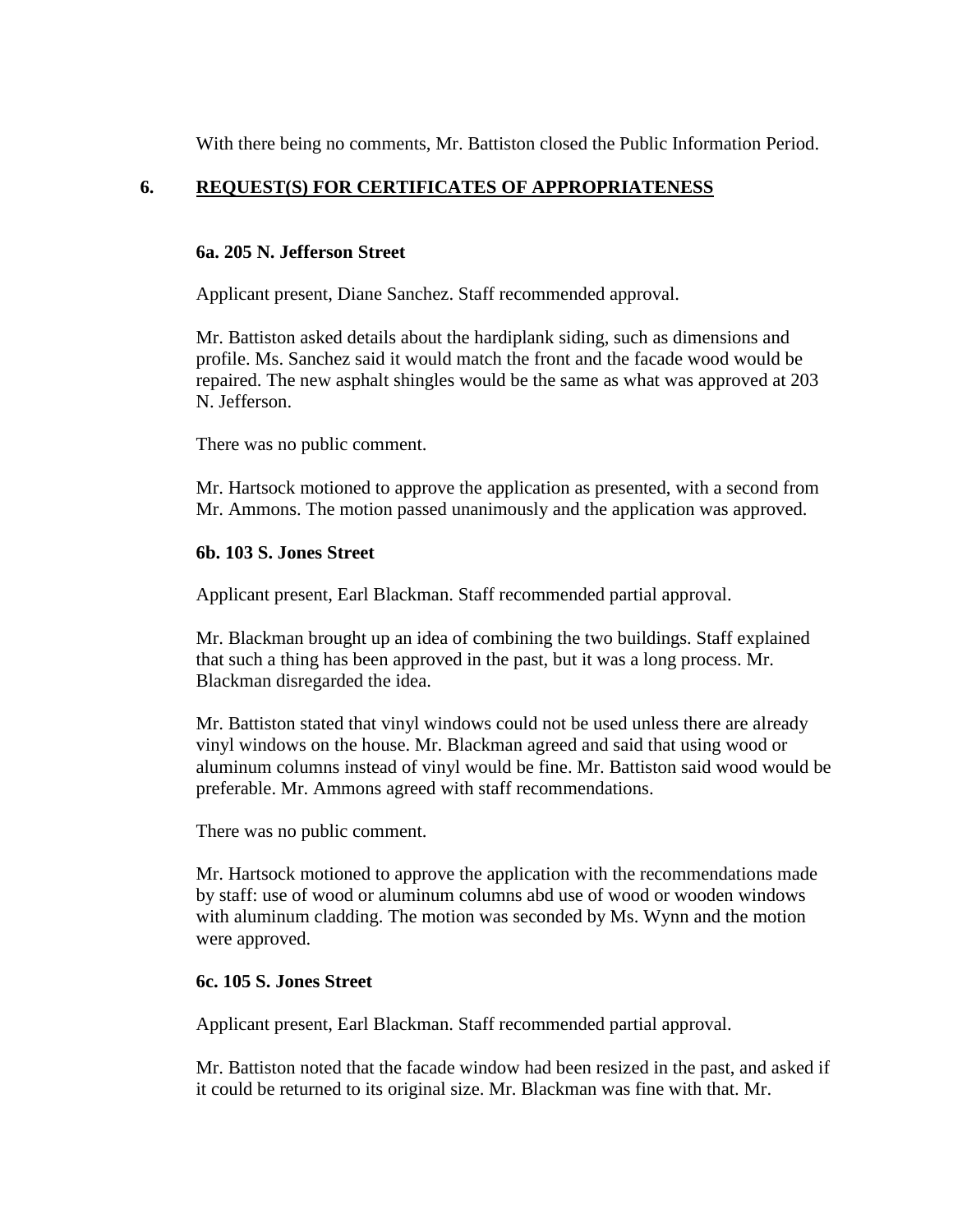Battiston asked if turned columns could be used to match the remaining engaged columns, Mr. Blackman said those could probably be matched.

There was some discussion about the exact proposal for the addition roof. The applicant clarified that the roof on the additions would be raised to be level with the main roof. Mr. Battiston noted that it appeared the additions have a very low ceiling. Mr. Ammons said it would be idea to have some differentiation between the main house and the additions but there is not a lot of room on the lot. Mr. Ammons noted that having the whole roof the same height would retain the shotgun style character, although it was not ideal it appeared the best solution. Mr. Ammons suggested using a different standing seam panel width to differentiate the additions visually.

The proposed moving of a side window for use of a kitchen was also discussed. It was clarified that the window was part of the additions and would only be moved slightly. Mr. Blackman said more room would be needed for the kitchen. Mr. Ammons noted that it was a small alteration, new siding was going to be installed, there is not much historic fabric left on this small vernacular house. The moving of the window would not change the character of the house and would bring it to a usable condition, even though this would be a very visible elevation.

There was no public comment.

Ms. Wynn motioned to approve the application with staff's recommendations; that the roofline of the additions to be raised level with the main house and a different standing seam metal panel width would be used, that turned wood columns or square wood or aluminum columns be used on the porch, that the facade window would be returned to its original size, that the side window would be moved as presented. Mr. Hartsock seconded the motion and it passed unanimously.

#### **6d. 519 Plum Street**

Applicant present, Carolyn Palombo, and roofer Jordan Sanderson. Staff recommended approval.

Mr. Battiston confirmed that the seam height would be one inch or less, Mr. Sanderson confirmed this. Mr. Sanderson had some questions about the best way to install flashing on this roof. There was some discussion of this between Mr. Sanderson and the ARB.

There was no public comment.

Mr. Ammons motioned to approve the application as presented, with a second from Ms. Wynn. The motion passed unanimously and the application was approved.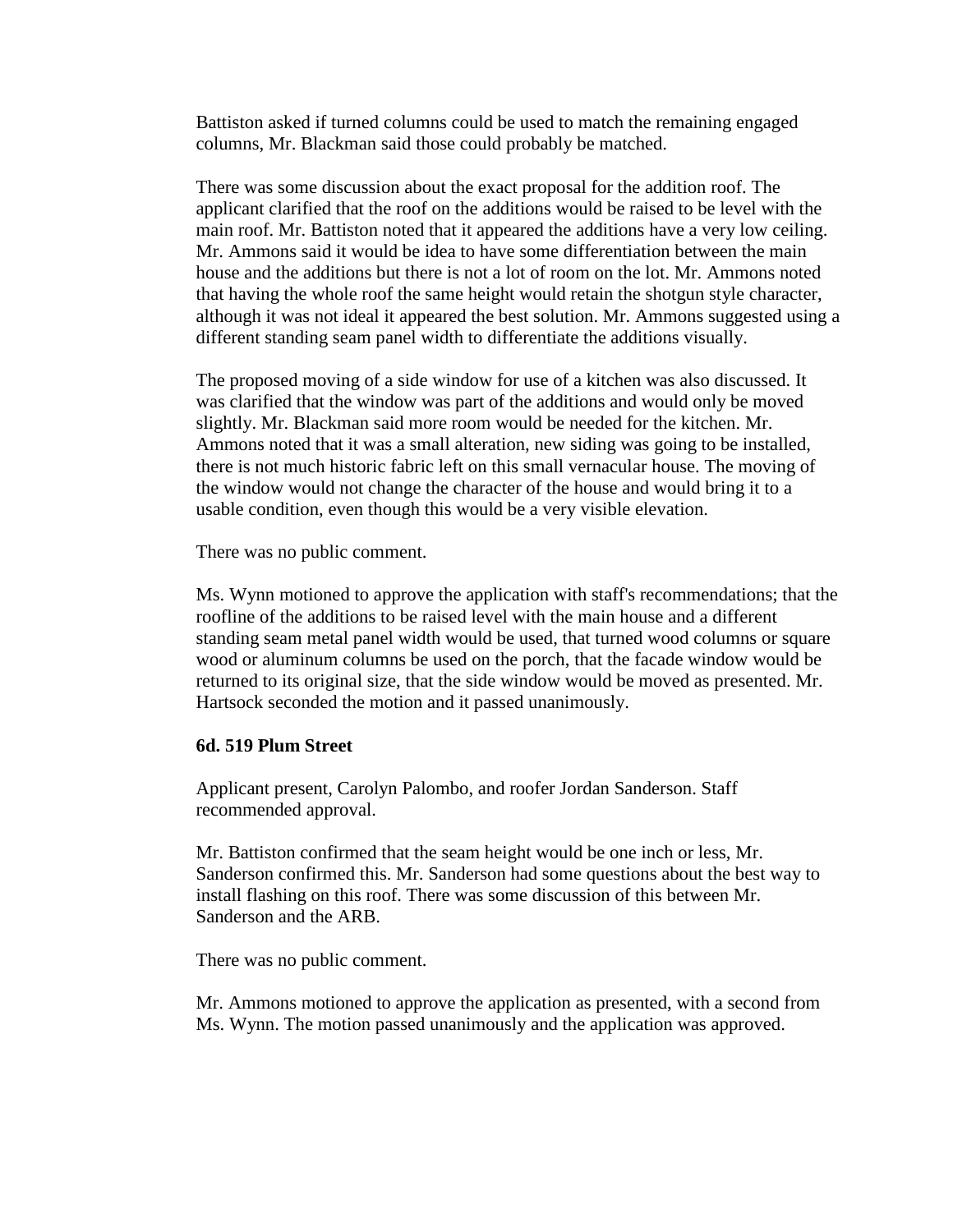#### **6e. 10 W. Bank Street**

Applicant present, Richard Fitzke. Staff recommended approval.

Mr. Fitzke explained that some things may need to be repaired once the awning is removed, as it is dangerous. There was some discussion about the potential for installing a new awning in the future. It would probably be fabric and would need to be approved by the ARB.

There was no public comment.

Ms. Wynn motioned to approve the application as presented, with a second from Mr. Ammons. The motion passed unanimously and the application was approved.

## **7. OLD BUSINESS**

## **8. NEW BUSINESS**

#### **Application for discussion:**

#### **8f. 217 and 219 S. Jones Street**

Applicant present, Ephriam Goodman. Staff had no official recommendation but listed in the staff report elements of the proposal which would be appropriate or not based on the Guidelines.

Discussion included the use of hardiplank siding, windows of wood or wood with aluminum cladding, and asphalt shingles. If the applicant wished to pursue the use of a composite window a sample would be helpful to determine appropriateness.

Mr. Ammons said if fake shutters are used, they should be the right size to their window. He also thought the front windows were too wide proportionately, and that a gable vent would be aesthetically nice. Mr. Battiston suggested making the entire front foundation brick rather than just under the porch.

The ARB asked that instead of a parking pad infromt of the house, a driveway be installed along the side of the house to prevent the façade from being blocked.

Mr. Battiston opened the floor for anyone to speak for or against the application.

Michelle Murrills spoke. She commented that there was a new house at 441 Byrne St. which was a good example of something that looks very similar to the proposed construction.

There was no further public comment.